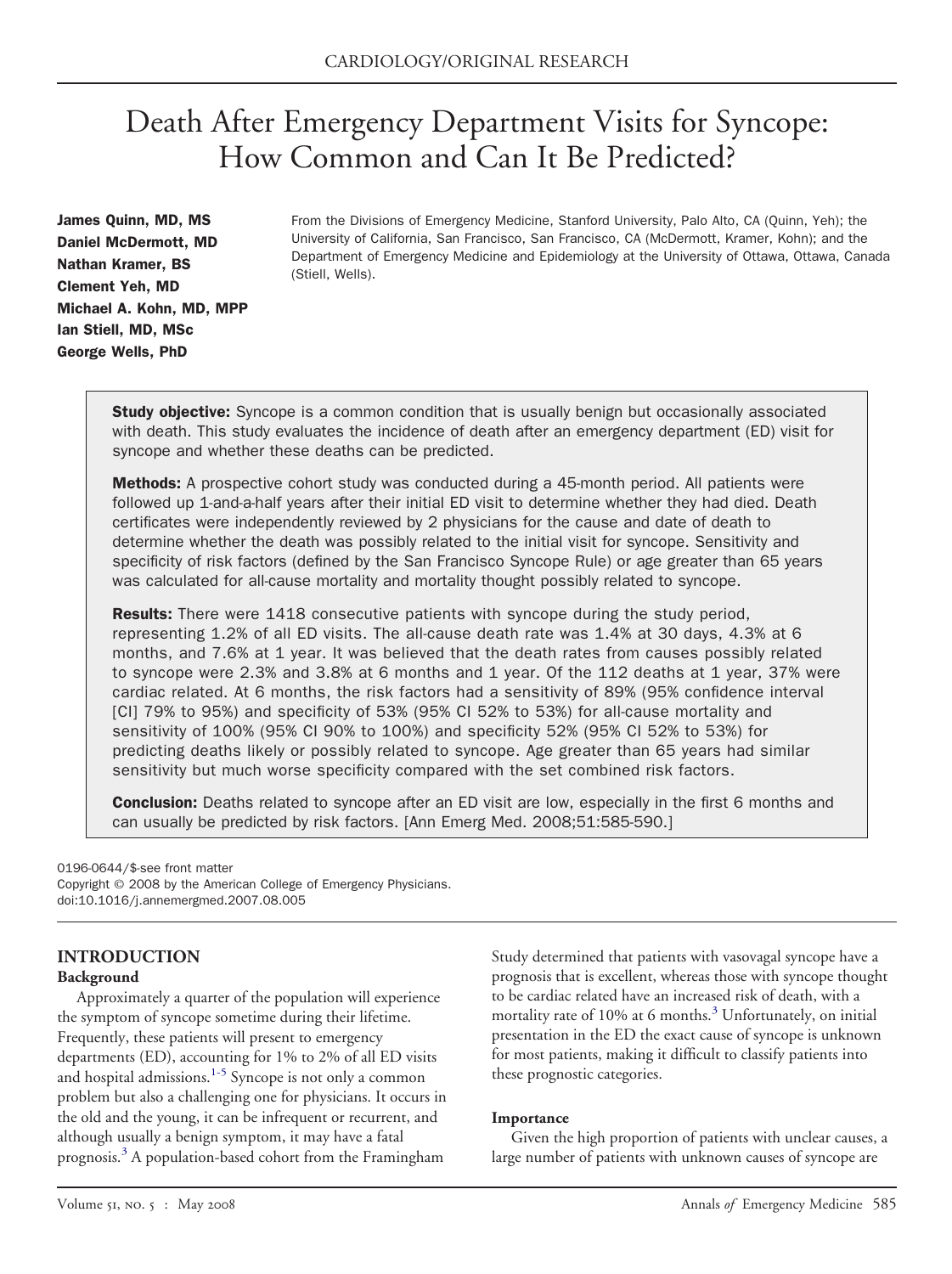## **Editor's Capsule Summary**

## *What is already known on this topic*

The San Francisco Syncope Rule uses the absence of 5 risk factors to help clinicians identify which patients have a low enough risk of short-term sequelae that hospitalization might be avoided. There is debate about the rule's performance.

## *What question this study addressed*

This study asks whether the absence of the same 5 highrisk criteria also predicts the longer-term outcome of surviving 1 year after being treated in the emergency department (ED) for syncope.

# *What this study adds to our knowledge*

In this 1,418-patient prospective single hospital study, the San Francisco Syncope Rule effectively stratified 1-year survival in low- and high-risk patients. None of the deaths in the low-risk group were deemed syncope related.

# *How this might change clinical practice*

Although these data document the performance of the rule, it remains to be seen whether the rule augments clinical judgment or performs equally in a broader sample of EDs.

admitted from EDs, contributing significantly to the \$2 billion cost of syncope admissions each year.<sup>[6](#page-5-0)</sup> Taking a riskstratification approach seems to be practical and may lead to the more efficient disposition of patients treated in the  $ED.^{7-9}$  $ED.^{7-9}$  $ED.^{7-9}$  A multiphase prospective study, the San Francisco Syncope Rule, was designed to risk-stratify patients and augment physician decisionmaking in the acute setting by helping to predict patients at risk for short-term serious outcomes in need of emergency admission.<sup>[4,10](#page-5-0)</sup>

# **Goals of This Investigation**

We examine the incidence of death from a large cohort of consecutive ED patients with syncope and to determine whether the risk factors from the San Francisco Syncope Rule can also predict death up to a year after the initial ED visit.

# **MATERIALS AND METHODS**

This prospective cohort study of consecutive ED patients was conducted at a large university teaching hospital and received initial approval from the institution's committee on human research under a waiver of informed consent for the derivation and validation studies. A further waiver of consent was granted to complete the follow-up and collection of data in this study. The collection of the cohort and study methods has previously been published.<sup>[4,10](#page-5-0)</sup> In summary, patients presenting with acute

syncope or near syncope as a symptom for their ED visit were considered for the study. To identify patients, we used physician awareness, student volunteers, and a real-time continuous electronic tracking system to identify all possible patients with a symptom of syncope. All student volunteers, physicians, and house staff were made aware of the study. The electronic tracking system works by screening the hospital registration system in real time. According to the patients' presenting complaints (syncope, syncopal, faint, passed out, fall, collapse, light headed, dizzy), study personnel would be alerted by text messaging of all potential study patients.<sup>[11](#page-5-0)</sup> Potential patients identified were brought to the attention of the attending physician while they were treating the patient. That physician then made the final decision to enroll the patient, depending on whether in their opinion syncope was a symptom that had occurred in that patient, according to our definition. As an operational definition for the study, we defined syncope to all providers as a transient loss of consciousness, with return to baseline neurologic function.

We specifically excluded patients with trauma-associated LOC, alcohol- or drug-related loss of consciousness, and patients with a definite seizure. Patients with loss of consciousness associated with an altered level of consciousness or persistent new neurologic deficits did not meet our operational definition of syncope and were also excluded.

# **Outcome Measures**

We used the online Social Security Death Index to identify whether a patient had died.<sup>[12](#page-5-0)</sup> When a person dies, his or her social security number is retired by the federal government. Each patient in the cohort had his or her name and social security number checked in the online index at least 1-and-ahalf years after the original ED visit to ensure that we would have accurate 1-year death data. The online index is updated frequently and reported to be accurate to within 6 months of the death of the patient and comparable in accuracy to the National Death Index.<sup>[13](#page-5-0)</sup> Furthermore, to ensure the validity of the Social Security Death Index in this cohort we undertook a study to determine the accuracy of the Social Security Death Index for determining death at 6 months and using direct follow-up as the criterion standard and found it to be 100% sensitive and specific for this population.<sup>[14](#page-5-0)</sup>

If a patient was verified to be dead with our death index search, we then acquired the death certificate to ascertain the official cause of death and tried to verify this when possible with the inpatient record and primary physician. Two physicians then independently reviewed the deaths and broke them into categories, and based on cause, date of death, and date of initial visit, they determined whether the death was possibly related to the ED visit for syncope. In general, they were instructed to be conservative, and all cardiac causes were considered possibly related to syncope, as were patients whose cause of death was unknown. If either physician thought the case was possibly related to the initial visit for syncope, then the case was considered to be so. Both physicians were blinded to the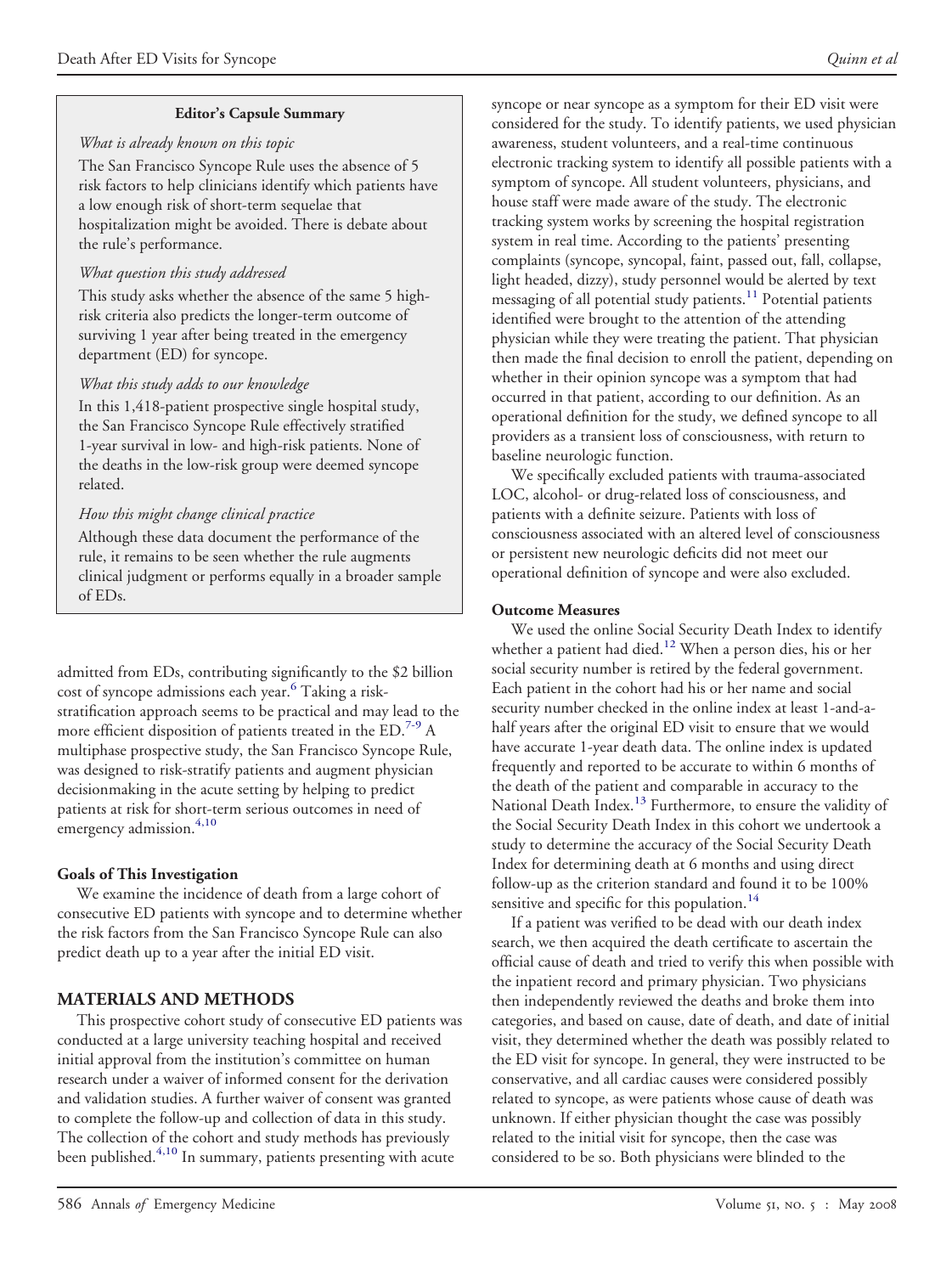<span id="page-2-0"></span>

| Table 1. Characteristics of consecutive ED visits for syncope. |  |  |  |
|----------------------------------------------------------------|--|--|--|
|----------------------------------------------------------------|--|--|--|

| <b>Characteristic</b> | All Patients,<br>$N = 1474$ | High Risk,<br>$N = 718(49%)$ | Low Risk,<br>$N = 756(51%)$ |
|-----------------------|-----------------------------|------------------------------|-----------------------------|
| Age, mean, y (95% CI) | $62(61 - 63)$               | 69 (67-70)                   | 56 (54 - 58)                |
| Female (%)            | 830 (56)                    | 339 (47)                     | 481 (64)                    |
| Admitted from ED (%)  | 840 (57)                    | 639 (76)                     | 201(24)                     |
| Cause of syncope at   |                             |                              |                             |
| follow up $(\%)$      |                             |                              |                             |
| Cardiac               | 166(11)                     | 164 (23)                     | 2(0.3)                      |
| Neurologic            | 41(3)                       | 38(5)                        | 3(0.4)                      |
| Orthostasis           | 180(12)                     | 79 (11)                      | 101(13)                     |
| Vasovagal             | 304(21)                     | 79 (11)                      | 225(30)                     |
| <b>Medications</b>    | 72(5)                       | 52(7)                        | 20(3)                       |
| Psychiatric           | 17(1)                       | 2(0.3)                       | 15(2)                       |
| Unclear               | 694 (47)                    | 304(42)                      | 390(53)                     |
|                       |                             |                              |                             |

patient's initial presentation and clinical characteristics, including whether the patient was high or low risk, as determined by the clinical decision rule.

Patients were determined to be high risk if any one of the criteria of the San Francisco Syncope Rule was positive. The rule was derived and validated in a multiphase study. Our original study identified many risk factors associated with serious short-term outcomes and syncope but determined that most serious outcomes could be predicted by one of 5 risk factors: an abnormal ECG result, a history of congestive heart failure, a complaint of shortness of breath, persistent low blood pressure less than 90 mm Hg in the ED, and a hematocrit level less than 30%. An abnormal ECG result was the best predictor in our study. In our study, an ECG was considered to be abnormal if the rhythm was nonsinus or if there were any abnormalities (including any minimal changes such as firstdegree block, conduction delays, or any morphologic changes to the QRS complex or ST segments) observed on the tracing. The ECG could be deemed normal only if there was a previous ECG for comparison and we believed these changes to be old. The final determination of an "abnormal ECG result" in our studies was determined by the attending physician caring for the patient.

## **Primary Data Analysis**

Physician agreement about whether the patient's death was possibly related to syncope was calculated with the  $\kappa$ statistic.<sup>[15,16](#page-5-0)</sup> Sensitivity and specificity of the San Francisco Syncope Rule were calculated for all-cause and syncope-related mortality. We also performed a Kaplan-Meier survival analysis, comparing high- and low-risk patients.

## **RESULTS**

One thousand four hundred eighteen patients had 1,474 visits for syncope, representing 1.2 % of the 124,801 ED visits during the 45-month study period (from July 1, 2000, to February 28, 2002; and July 15, 2002, to August 31, 2004). Fifty-seven percent of all patient visits were admitted, 56% were women, and the average age was 62 years (Table 1).

The death rate from all-cause mortality was 1.4% at 30 days, 2.9% at 90 days, 4.3% at 6 months, and 7.6% at 1 year. For deaths possibly related to syncope, the rate was 1.3% at 30 days, 1.8% at 90 days, 2.3% at 6 months, and 3.8% at 1 year [\(Figure](#page-3-0) 1). Deaths at 1 year were classified as cardiac 37%, chronic disease (including cancer) 36%, neurologic 9%, pulmonary embolism 2%, accidental 1%, and other 15% (includes infection, pneumonia) [\(Table](#page-3-0) 2).

At 6 months, the San Francisco Syncope Rule had a sensitivity of 100% (95% confidence interval [CI] 90% to 100%) and specificity 52% (95% CI 52% to 53%) for deaths possibly related to syncope and sensitivity of 89% (95% CI 79% to 95%) and specificity of 53% (95% CI 52% to 53%) for predicting all-cause mortality. At 1 year, the San Francisco Syncope Rule had a sensitivity of 93% (95% CI 83% to 97%) and specificity 53% (95% CI 52% to 53%) for predicting deaths likely or possibly related to syncope and sensitivity of 83% (95% CI 75% to 89%) and specificity 54% (95% CI 53% to 55%) for all-cause mortality [\(Table](#page-3-0) 3) Survival analysis shows those at low risk had a significantly lower risk of death [\(Figure](#page-4-0) 2).

[Table](#page-4-0) 4 compares the sensitivity and specificity of the San Francisco Syncope Rule versus age greater than 65 years as a lone risk factor for death after an ED visit at 30, 90, and 180 days for all-cause mortality.

Physicians had good agreement when determining which patients' deaths were possibly related to syncope:  $\kappa$  0.71 (95%) CI 0.58 to 0.84).

## **LIMITATIONS**

Our study has a few limitations. Even though our cohort is the largest of consecutive ED patients with syncope to date, we still had modest CIs around the sensitivity of the prediction rule, given the low incidence of death. It is also possible that because all patients in the cohort came from a single tertiarycare center that the results may not be generalizable. However, in this case the bias would be that the death rates are overestimated because the cohort was from a medical center with one of country's highest acuity rates.

## **DISCUSSION**

In this large prospective cohort of consecutive ED patients with syncope, we have demonstrated that the 30-day incidence of death from all causes is low and that the 1-year rate remains low when the death could have been related to syncope. Furthermore, we have shown that these deaths can be risk stratified with established risk factors, with death among lowrisk patients being rare even up to a year and regardless of cause of death [\(Figure](#page-3-0) 1). The San Francisco Syncope Rule is a riskstratification tool derived and validated to predict short-term outcomes. This study demonstrates that the risk factors in the rule can also help predict death up to 1 year. A risk-stratification approach that can predict short-term adverse outcomes and death throughout the next year likely provides a better rationale of who should receive a more aggressive evaluation either as an inpatient or through referral as an outpatient.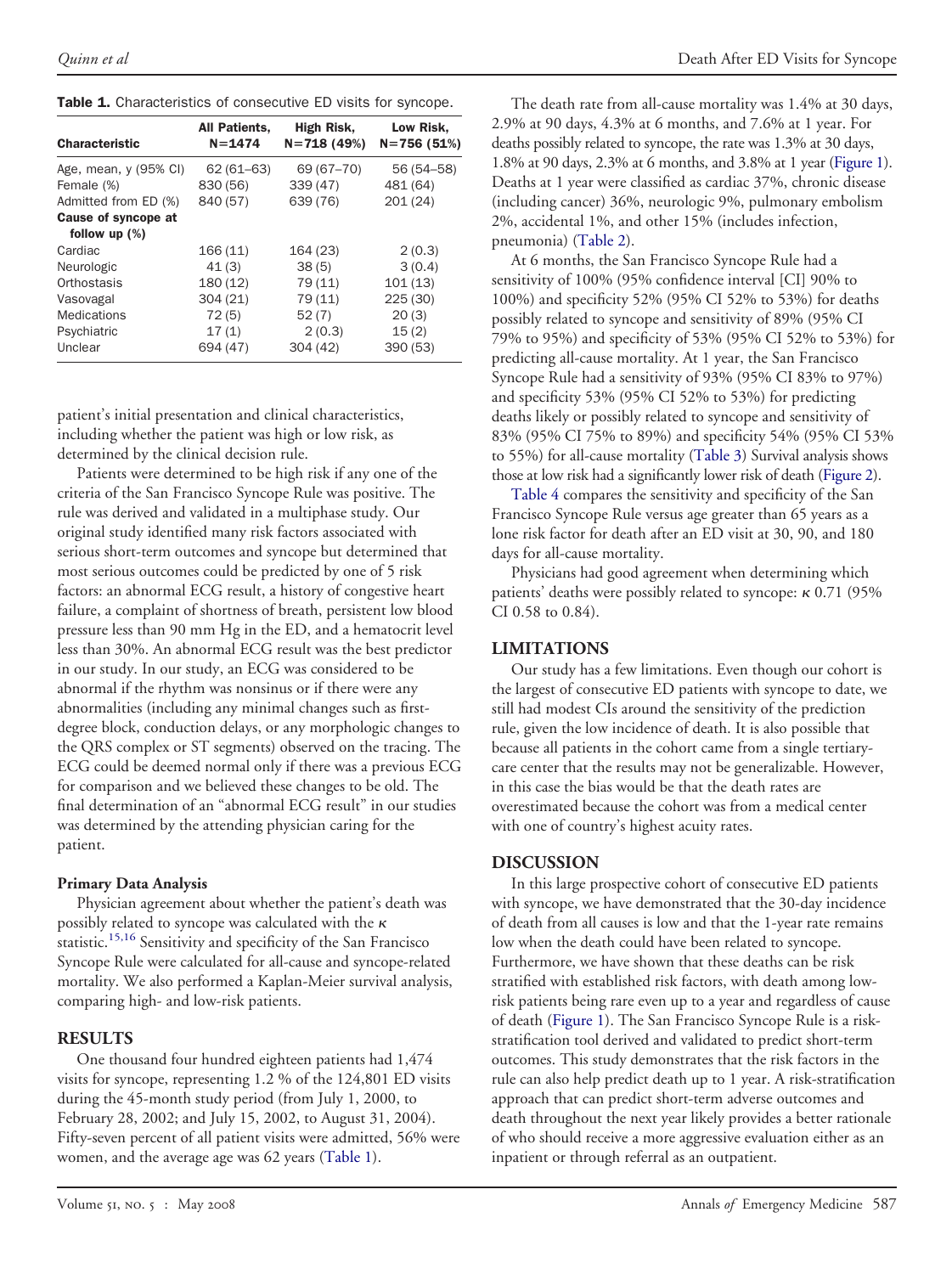<span id="page-3-0"></span>

**Figure 1.** All-cause death rates for ED patients with syncope. Days after ED visit. \**P*<005 comparing high- and low-risk patients.

Table 2. Characteristics of all patients dead at 1 year.

| <b>Mortality from all causes</b>                              | $N = 112$  |
|---------------------------------------------------------------|------------|
| Age, mean, y                                                  | 79         |
| Range                                                         | $13 - 103$ |
| Female                                                        | 46 (41%)   |
| High risk per San Francisco Syncope Rule                      | 93 (83%)   |
| Admitted from ED                                              | 88 (78%)   |
| <b>Primary cause of death (%)</b>                             |            |
| Cardiac                                                       | 42 (38)    |
| Cancer                                                        | 28(25)     |
| Other*                                                        | 21(19)     |
| Chronic disease <sup>†</sup>                                  | 10(9)      |
| Neurologic                                                    | 7(6)       |
| Pulmonary embolism                                            | 3(2)       |
| Accidental                                                    | 1(1)       |
| *Other: sepsis, renal, gastrointestinal, and pulmonary cause. |            |

† Chronic: Alzheimer's, failure to thrive.

According to prognostic classification, patients eventually diagnosed with cardiac and neurologic disease after having syncope are at an increased risk of death, as demonstrated by the Framingham Study. $3$  Those with a documented cardiac cause and syncope had 2 times the rate of death of patients without syncope, and those with syncope related to a neurologic cause were 50% more likely to die. People with an unknown cause also had a significantly increased risk of death of 30%, whereas those with neurally mediated (vasovagal) syncope had a lower risk of death. The group with unknown cause represented the largest group in this cohort, at approximately 40%. Determining which patients with an unknown cause of syncope are at risk is the challenge facing physicians. This problem of "unknown" syncope is further magnified for physicians assessing patients with syncope in the ED, where the rate of patients with

| Table 3. Sensitivity and specificity of the San Francisco |  |  |  |  |
|-----------------------------------------------------------|--|--|--|--|
| Syncope Rule for predicting death.                        |  |  |  |  |

|                      | Sensitivity, | Specificity,  |  |
|----------------------|--------------|---------------|--|
| Syncope or all cause | % (95% CI)   | % (95% CI)    |  |
| 6-mo syncope related | 100 (90-100) | $52(52 - 53)$ |  |
| 1-y syncope related  | 93 (83-97)   | $53(52 - 53)$ |  |
| 6-mo all cause       | 89 (79-95)   | $53(52 - 53)$ |  |
| $1-y$ all cause      | 83 (75-89)   | 54 (53 - 55)  |  |

an unclear cause for their syncope may be as high as  $60\%$ .<sup>[9](#page-5-0)</sup> In this cohort, after 30 days the proportion of patients with syncope and unclear cause was 47%, and it is this large heterogeneous group of patients who, for the most part, are "low risk" but because of the "high stakes" (small risk of increase morbidity and mortality) are often admitted. It has been reported that physicians admit 30% of syncope patients that they believe have less than a 2% risk of a serious outcome. This inefficient use of hospitalization accounts for a large portion of the estimated \$2 billion spent annually on syncope admissions alone.<sup>[6](#page-5-0)</sup> It is this is "unknown" group of patients in which the efficiency of admission can be improved through risk stratification by providing a prospective prognosis for risk of short-term outcomes and long-term death.<sup>[7](#page-5-0)</sup>

In 2000, we started a multiphase study to address this important problem. To risk-stratify ED patients with syncope, we used strict methodologic criteria for decision rule development.<sup>[17,18](#page-5-0)</sup> We derived the San Francisco Syncope Rule on 684 patient visits by assessing the accuracy and reliability of 50 predictor variables used in the evaluation of patients with syncope and developed a highly sensitive clinical decision rule that we believed would augment physician judgment and allow physicians to rationally decide which patients with syncope need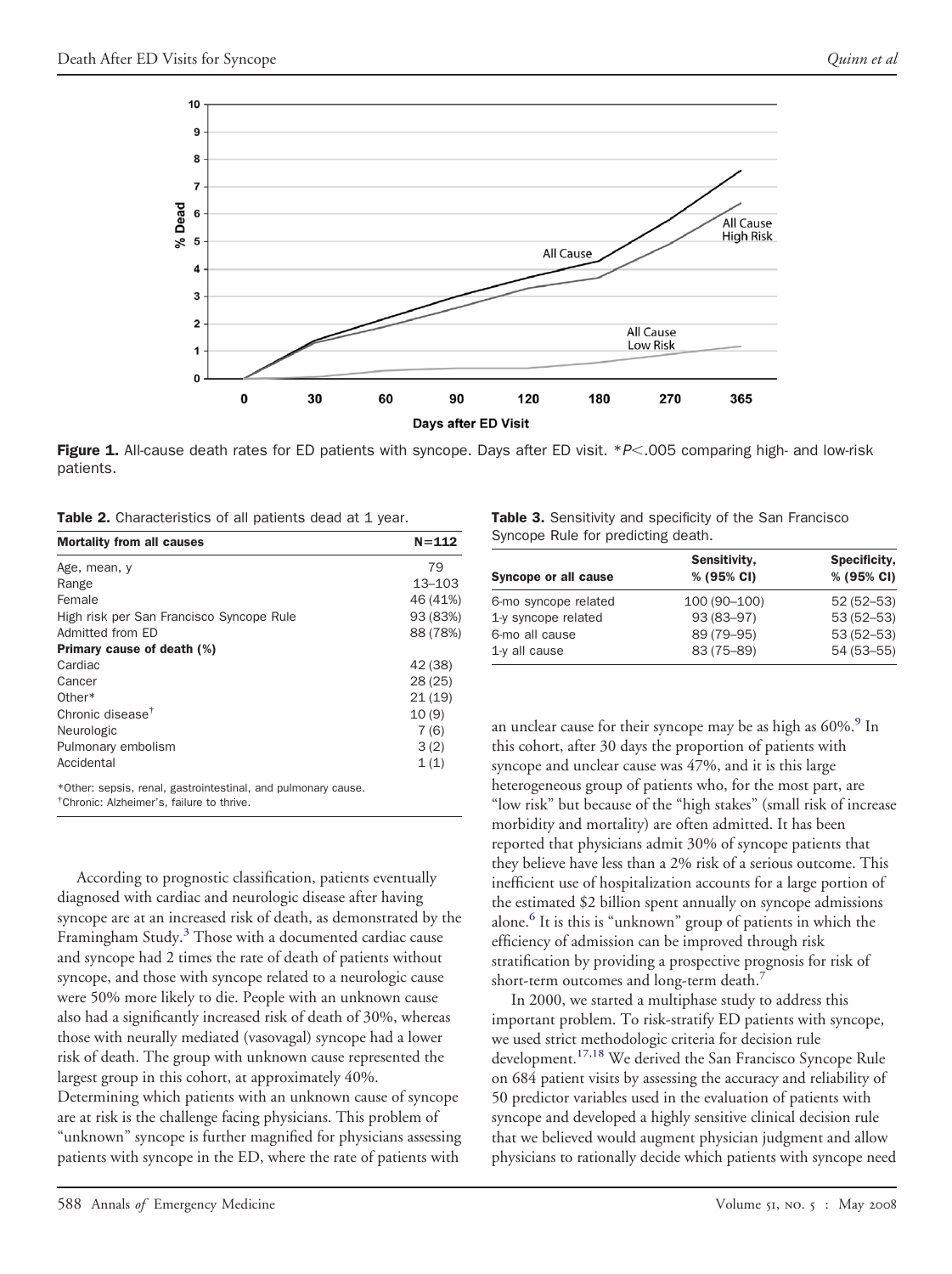<span id="page-4-0"></span>

Figure 2. Syncope-related death rates of ED patients presenting with syncope.

Table 4. Comparison of San Francisco Syncope Rule versus age greater than or equal to 65 years as high risk for all-cause mortality.

|                                   | <b>Sensitivity, SFSR</b> | <b>Specificity, SFSR</b> | Sensitivity, Age $>65$ y | Specificity, Age $>65$ y |  |
|-----------------------------------|--------------------------|--------------------------|--------------------------|--------------------------|--|
| Time, Days                        | $(95% \text{ CI})$       | $(95% \text{ Cl})$       | $(95% \text{ Cl})$       | $(95% \text{ CI})$       |  |
| 30                                | 100 (84–100)             | 51.9 (51.8–52)           | $90(70 - 97)$            | 45.8 (45.6–45.9)         |  |
| 90                                | 86 (74–94)               | 52.4 (52.1–52.7)         | 88 (76-95)               | 46.4 (46.0–46.6)         |  |
| 180                               | 89 (79–95)               | 53.1 (52.7–53.4)         | 89 (79–94)               | 46.9 (46.4–47.1)         |  |
| SFSR, San Francisco Syncope Rule. |                          |                          |                          |                          |  |

admission, according to their short-term risk.<sup>[4](#page-5-0)</sup> In a separate validation study, we assessed the rule's performance on 791 visits to predict only outcomes that had not occurred during the initial ED assessment.<sup>[10](#page-5-0)</sup> The rule has high sensitivity and acceptable specificity, with the potential to augment physician judgment and improve the efficiency of admission. The rule is not complex and is easily remembered by a simple mnemonic, "CHESS" (history of Congestive heart failure, Hematocrit 30, abnormal ECG result, a patient complaint of Shortness of breath, and a triage Systolic blood pressure <90 mm Hg).

Others examining risk factors for 1-year death and syncope found that components of our rule were also important risk factors on their smaller cohorts. In a retrospective study, Kapoor and Hanusa<sup>[19](#page-5-0)</sup> showed that patients with cardiac disease or risk factors and ECG abnormalities were at greater risk of death or arrhythmia, regardless of whether they had syncope. Furthermore, both Martin et al<sup>[20](#page-5-0)</sup> and Colivicchi et al<sup>[21](#page-5-0)</sup> found that an abnormal ECG result and history of congestive heart failure were predictors of 1-year death with syncope. These investigators also found age to be an important risk factor and came up with different cut points for age. However, age alone is a marker for increased mortality, regardless of the patient's presenting problem, and to use any specific cut point makes little sense because there is no single age cutoff, but rather a continuum of gradually increasing risk with age.

There has been a call for us to reconsider age in our rule.<sup>[22](#page-5-0)</sup> However, closer evaluation will allow people to realize that age was considered in the derivation. $4$  In our derivation set, we too found age an important variable in our univariate analysis, and during the derivation we tried numerous cut points but found age was too nonspecific (even at age  $\geq$ 75 years) to include in a decision rule for short-term risk, and we determined that there were more efficient predictors.<sup>[4](#page-5-0)</sup> It should also be apparent that high-risk San Francisco Syncope Rule patients are significantly older than the low-risk group, as demonstrated in [Table](#page-2-0) 1, making the incorporation of age into the rule less valuable or important. Furthermore, Table 4 demonstrates—although age is sensitive—just how particularly nonspecific age is when used alone as a risk factor. This analysis shows that the San Francisco Syncope Rule can risk-stratify patients better than age alone when predicting death after an ED visit for syncope and should discourage those who use age as the sole or most important determinant for risk and ED disposition.

Our work suggests that short- and long-term outcomes can be predicted in patients presenting to EDs with syncope. We believe that risk factors can define patients into high- and lowrisk groups that can augment physician judgment and lead to the safe disposition and appropriate evaluation of the majority